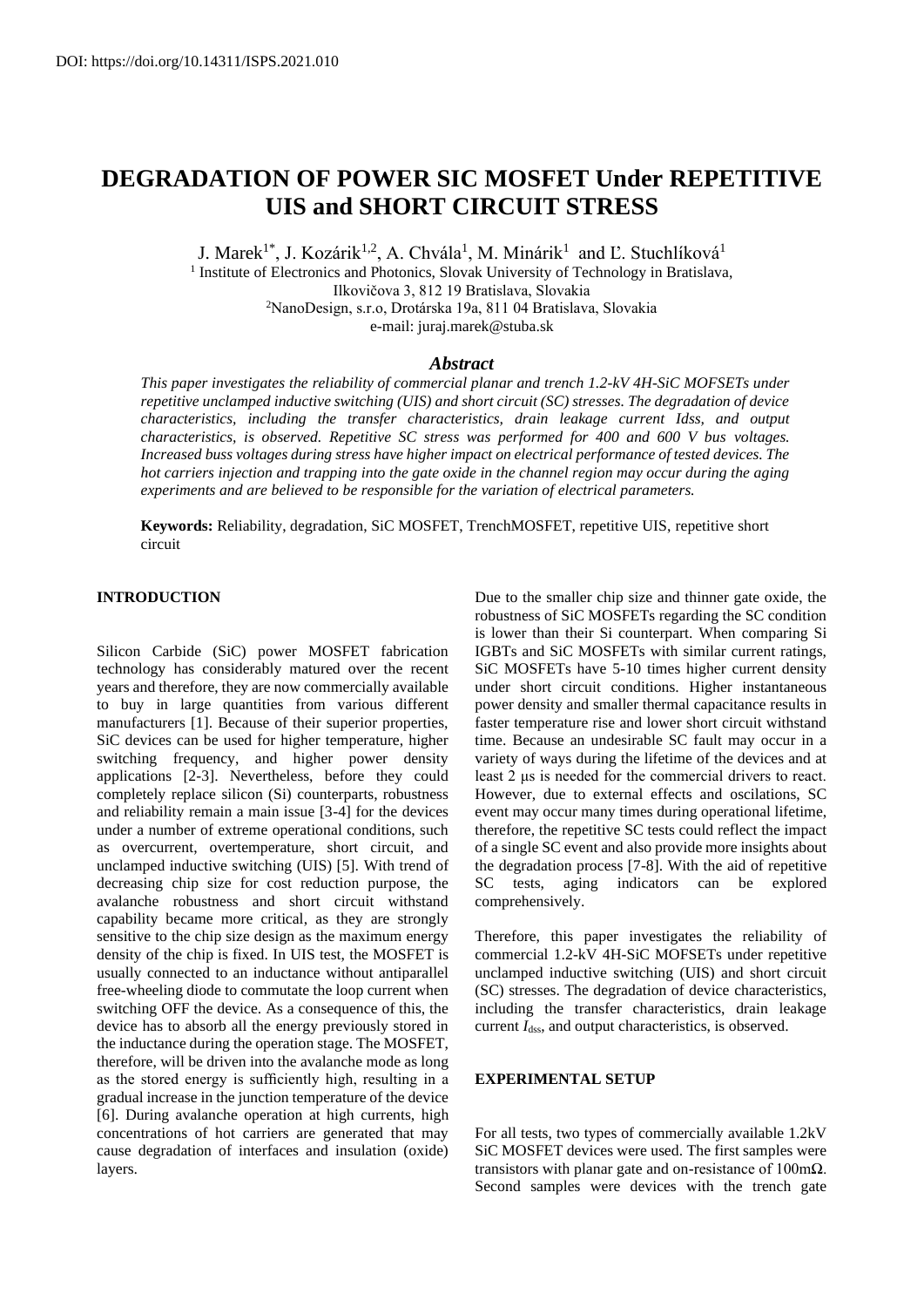

Fig. 1a) Basic UIS test circuit. b) Typical current and voltage waveforms *of SiC MOSFET* under UIS test conditions.c) Typical current and voltage waveforms *of SiC MOSFET* under SC conditions

structure and 200 m $\Omega$  of on-resistance. Both devices were packaged in TO247. **UIS test** – Commercial UIS tester ITC55100 was used for UIS testing. The circuit diagram and typical voltage and current waveforms during the test for Si MOSFET are shown in Figure 1a-b. The device under test (DUT) is connected to the power supply through the inductor and high side switch HSW. When HSW is shorted and DUT is turned ON, the current limited by inductor starts to linearly rise. In the experiments, DUT and HSW are turned off when the current  $I_D$  reaches the required (pre-set) value. The magnetic field in the inductor *L* induces a counter electromagnetic force (EMF) that can build up surprisingly high potentials across the switch (DUT). If no protective circuits are added to the switch, all the energy accumulated in the inductor is dissipated directly in the device switch. [9] Conditions set for the repetitive UIS stress measurements were: inductance  $L = 1mH$ , supply voltage  $V_{\text{DD}} = 100V$ , switched current  $I_{\text{AS}} = 15A$ . The switching period between two pulses was set to 5ms and an additional time of 800ms was set after every 100 pulses. Current and switching period was set with accordance to minimize heat accumulation in samples and maximum non-destructive single pulse current for given inductive load.

**SC test –** Short circuit measurements were done on the custom-built tester. Test parameters were defined for SC-

I defined by JEDEC standards. Typical current and voltage waveforms during the short circuit test are shown in figure 2b. Test conditions were  $V_{DD}$ = 400/600V, SC pulse length  $t_P$ = 5us, time between pulses was set to  $t_T$ = 0.4s to prevent heat accumulation.

### **RESULTS - REPETITIVE UIS**

First single pulse UIS capability of tested devices was verified. Obtained values of destructive currents of TrenchMOS and planar devices measured for different inductances are shown in Figure 3. Observed results are in good agreement with basic UIS theory where if the intrinsic temperature of the blocking PN junction is assumed as a critical value for the passive mode of destruction and tests start at a constant temperature, then the relation between the inductance *L* and the critical value of avalanche current *I*<sub>Avcrit</sub> can be written as [8]:

$$
\Delta T_M = \frac{\sqrt{2}}{3} C_{th0} I_{AV} V_{B \, Ref \, f} \xrightarrow{2.2} \sqrt{\frac{LI_{AV}}{V_{B \, Ref \, f}}} \rightarrow
$$

$$
I_{AVcrit} \sim \sqrt[3.2]{\frac{1}{L}}.
$$



Fig. 2a) Custom built SC-I test board. b) Typical drain current and gate voltage waveforms of planar SiC MOSFET under SC conditions at 600V supply voltage,  $V_{GS} = 15$  V and pulse lengths of  $t_p = 5$  and 9 µs.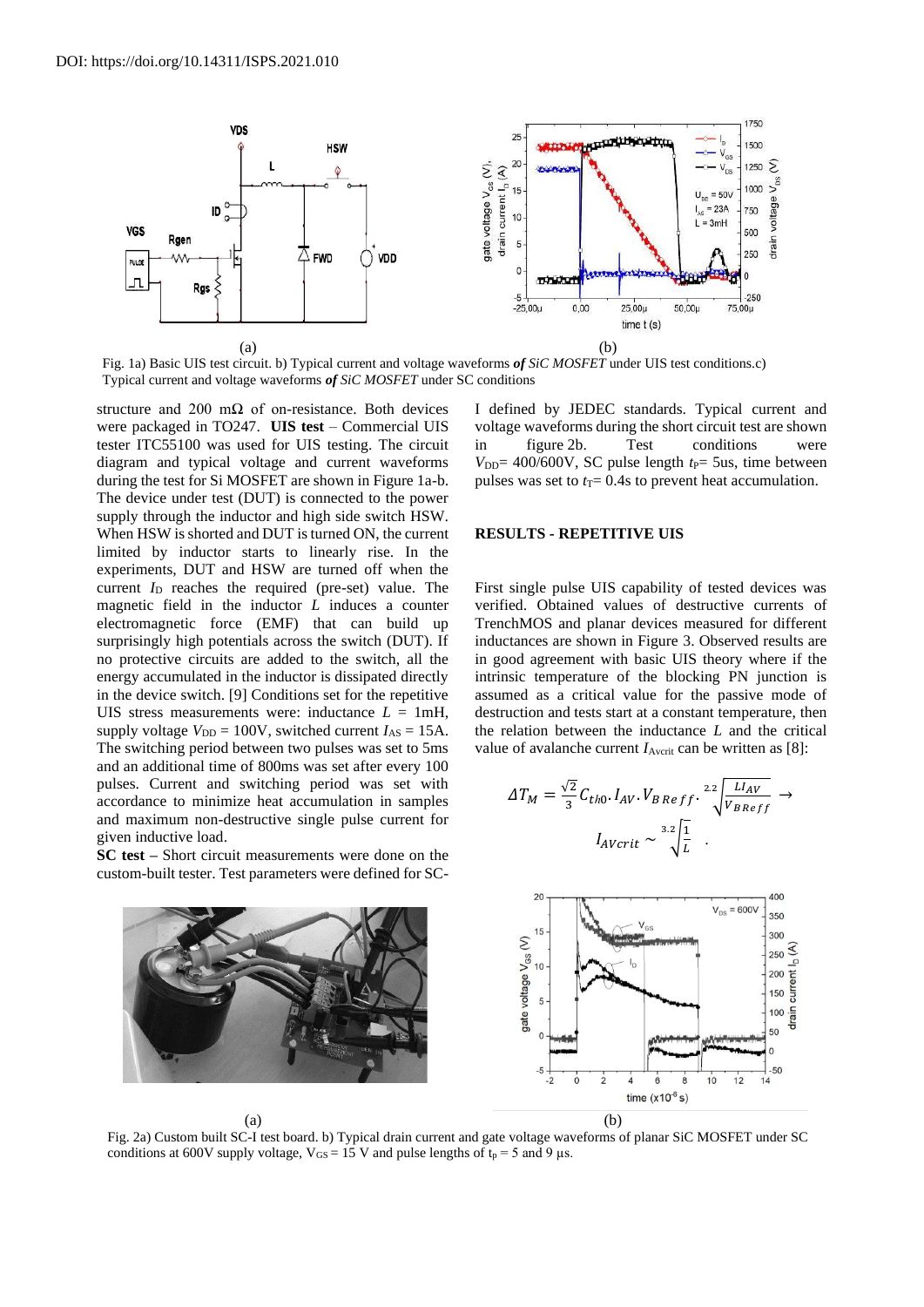

Fig. 3 Measured destructive currents of TrenchMOS samples for different inductive loads.

An interesting observation was that samples have very similar single pulse UIS capability, despite the fact that the active area of planar devices was more than 2 times larger than that of trench devices. Set conditions for the repetitive UIS stress measurements (*L* = 1mH, *I*AS = 15A) were significantly lower than destructive currents for given inductance. Because during switching significant heat is generated in transistors, I-V measurements were performed after device cool down to prevent impact of temperature on device parameters shift. First, parameter shift induced by repetitive UIS was analysed on planar transistors. Measured I-V characteristics for virgin and stressed samples up to 7 million UIS pulses are shown in Figure 4. Observations were as follows: Repetitive UIS pulses induced shift all analyzed I-V curves. The shift in output, transfer, and diode characteristics was not uniform. However, after 7 million of stress pulses samples exhibit lower onresistance RDSon than virgin samples, which can be attributed to change of threshold voltage VTH which decreased from a value of 3,13 V to a value of 2.87 V. It is a known fact that during the avalanching phase of UIS pulse, large concentrations of high energy carriers are generated close to blocking PN junction. The negative shift of threshold voltage, therefore, indicates the trapping of positive charge on the gate interface or in the gate dielectric. The origin of this positive charge can be attributed to high energy holes generated during UIS. The shift of diode characteristics indicates the presence of trapping effects also in the volume of the device on / close to blocking PN junction. Also, in this case, a decrease of diode threshold voltage indicates the trapping of the positive charge. Both effects, trapping on gate interfaces and in the volume, have a strong impact on the breakdown voltage of the device, which was most impacted. Due to repetitive UIS stress decrease of static breakdown voltage  $\triangle$ BVDSS = -46 V was observed. Next, repetitive UIS was performed on samples with trench technology of the gate electrode. The impact of repetitive UIS on I-V characteristics is shown in Figure 5. Similar to a transistor with the planar gate electrode, the negative shift of threshold voltage was observed with the corresponding decrease of on-resistance. Indifference to the planar transistor, a significant increase of the drain



Fig. 4 planar SiC MOSFET - Measured impact of repetitive UIS on stability of electrical characteristics of planar SiC MOSFET. a) breakdown characteristic, b) Transfer characteristic, c) diode characteristics.



Fig. 5 SiC TrenchMOSFET - Measured impact of repetitive UIS on stability of electrical characteristics. a) breakdown characteristic, b) Transfer characteristics.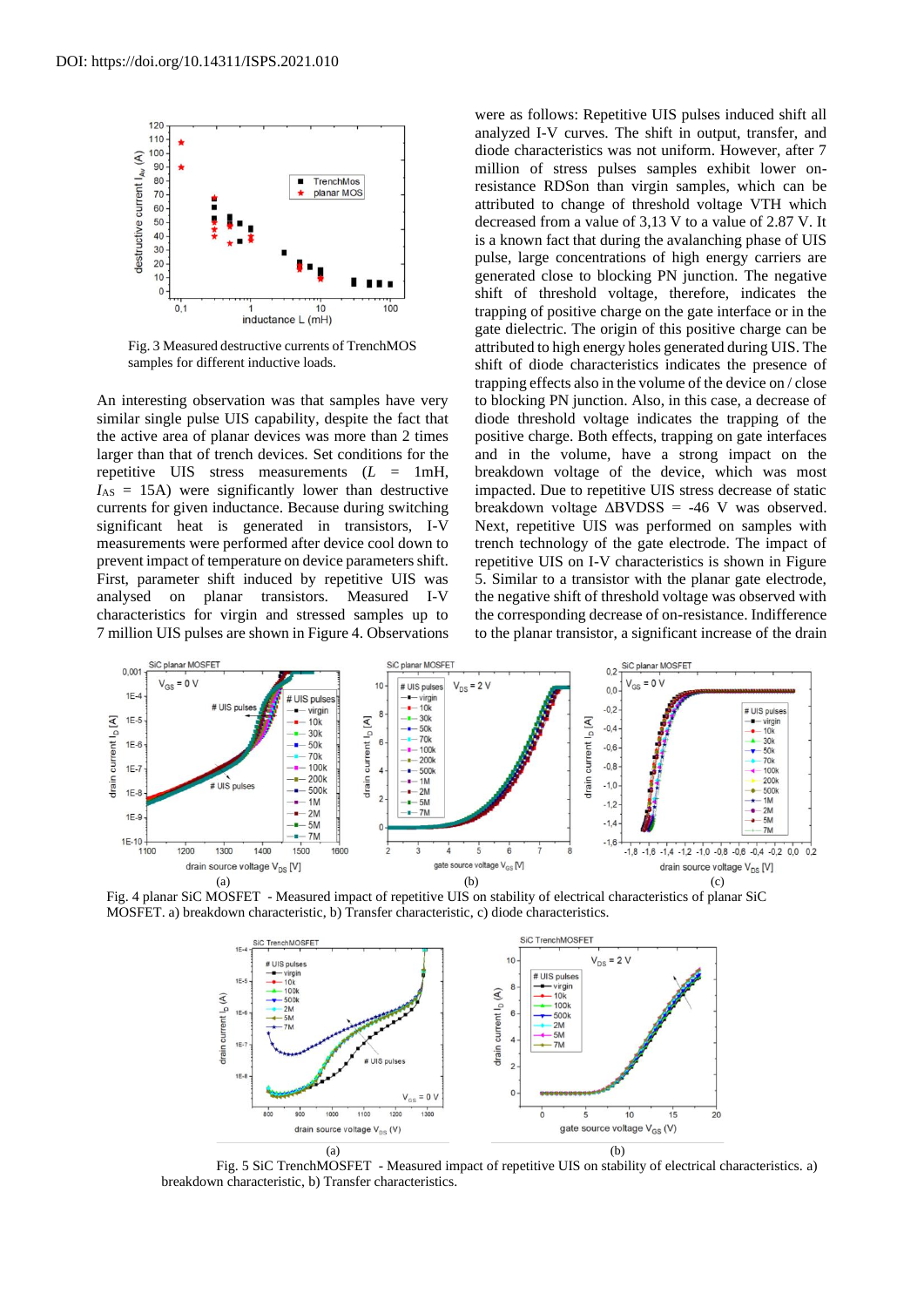

Fig. 6 Measured impact of repetitive SC stress on stability of electrical characteristics for buss voltage 400V for planar device (top) and TrenchMOSFET (bottom). Measured characteristics from left: output for  $V_{GS} = 10V$  and 18V, transfer characteristics for  $V_{DS} = 2V$  and antiparallel diode forward characteristics.

leakage current was observed (from 10 nA to 193 nA at  $V_{DS} = 1000$ V) and no impact on the breakdown voltage was observed.

#### **RESULTS - REPETITIVE Short Circuit**

Before repetitive SC experiments were performed it was necessary to determine maximum operating conditions for both trench and planar types of samples. TrenchMOS devices were capable to sustain short circuit pulses with pulse lengths of more than 20 µs at 600V bus voltage and  $VGS = 15$  V. Planar devices performed worse. Most of the devices were able to sustain short circuit pulses in the range of 10 - 12 µs at 600V bus voltage. Therefore, the length of short circuit pulses was set to 5  $\mu$ s for both types of samples. Repetitive short circuit experiments were performed at two buss voltages 400 V and 600 V. In Figure 6 are compared I-V characteristics for trench and planar MOSFET obtained from experiments performed at 400V bus voltage. The only very small impact of repetitive SC stress at 400V on output, transfer, and diode characteristics was observed for TrenchMOSFET. In the case of the planar device, a small shift of threshold voltage was observed and associated shift of onresistance and shift of output characteristics. First, onresistance was increasing for the first 10k pulses, the next a significant decrease down to 96% of the original value was observed after 50k of stress pulses. After the next

30k pulses on-resistance significantly raised to 114% of the original value.



Fig. 7 Impact of repetitive SC stress at 400V on leakage current of planar and trench MOSFET device.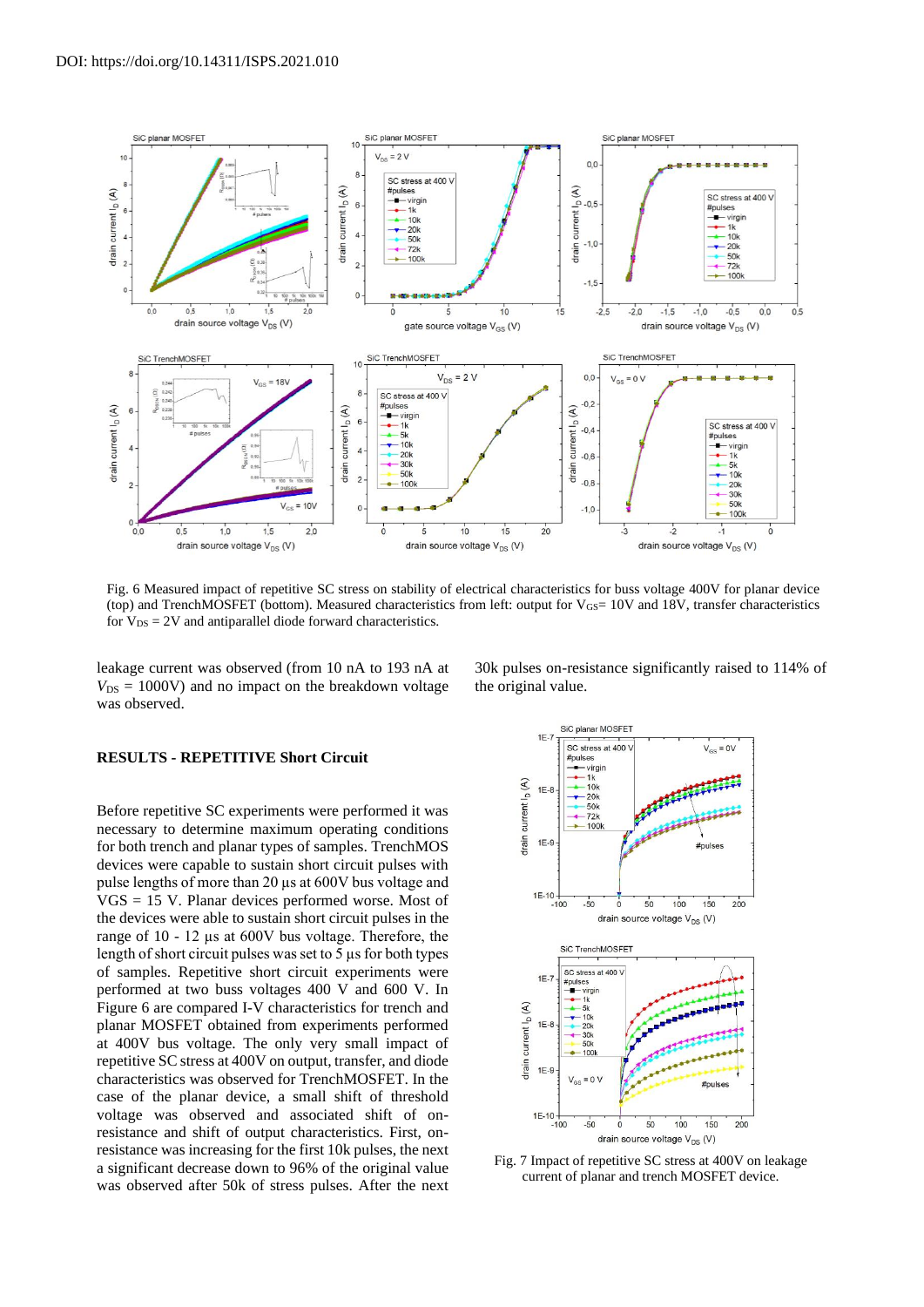

Fig. 8 Measured impact of repetitive SC stress on stability of electrical characteristics for buss voltage 600V for planar device (top) and TrenchMOSFET (bottom). Measured characteristics from left: output for  $V_{GS}$ = 10V and 18V, transfer characteristics for  $V_{DS} = 2V$  and drain leakage current characteristics.

This nonuniformity in changes indicates that at least two degradation mechanisms are present with the opposite effect on threshold voltage and on-resistance. Also, significant impact of SC stress was observed on leakage current (Fig. 7) in both devices. First, the leakage current was increasing with a number of stress pulses. For planar MOSFET this increase saturated after 1k of stress pulses and for devices with trench gate structure, increase saturated after 10k of stress pulses. After that leakage current was decreasing and after 100k of stress pulses its value was more than one magnitude lower than for virgin sample.

The next impact of repetitive SC stress at 600V was analyzed. Fresh devices were used for this analysis. Results are shown in Figure 8. At first glance, we can state that SC stress at 600V has a more significant impact on the performance of both devices especially on the threshold voltage and on the on-resistance of devices. A positive shift of threshold voltage  $\Delta V_{\text{TH}} = +0.2$  V was observed for planar devices. For TrenchMOSFETs threshold voltage was increasing for the first 10k pulses  $(\Delta V_{\text{TH}} = +0.1 \text{ V})$  and then it was decreasing. After 30k it reached the initial value and next after 100k pulses it was 0,2 V lower than the initial value. A Uniform increase of on-resistance was observed for both devices. It was increasing first slowly for the first 10k pulses and the next dramatic increase was observed. After 100k pulses on resistance increased by 23,5% in the planar device and by 38,5% in TrenchMOS device. Surprisingly SC stress at 600 V had minimal impact on leakage current, and similar to stress at 400V small impact on diode characteristics was observed.

#### **CONCLUSION**

The degradation of commercial planar and trench gate 1,2 kV 4H-SiC MOSFETs subjected to the repetitive avalanche and short circuit pulses is investigated in this paper. ITC55100 UIS tester and custom-built SC tester are utilized to generate the stress. The strong impact of both stresses on the electrical performance of tested devices was observed. After repetitive UIS stress test devices show an almost consistent degradation tendency characterized by the decrease of Vth, an increase of RDSON, and leakage current. Moreover, a significant decrease in breakdown voltage was observed for planar devices. SC stress was performed at two bus voltages 400 and 600 volts. For SC stress performed at 400V, only a small impact on the electrical performance of TrenchMOSFET was observed, while a small increase of on-resistance was observed for planar devices. Stress at 400 V had a strong impact on drain leakage current. For SC tests performed at 600V significant increase of RDSon with the increase in the number of stress pulses was observed for both devices. TrenchMOSFET performs worst than the planar device at 600 V stress. A significant increase of on-resistance (38,5%) of TrenchMOSFET was measured after 100k stress pulses.